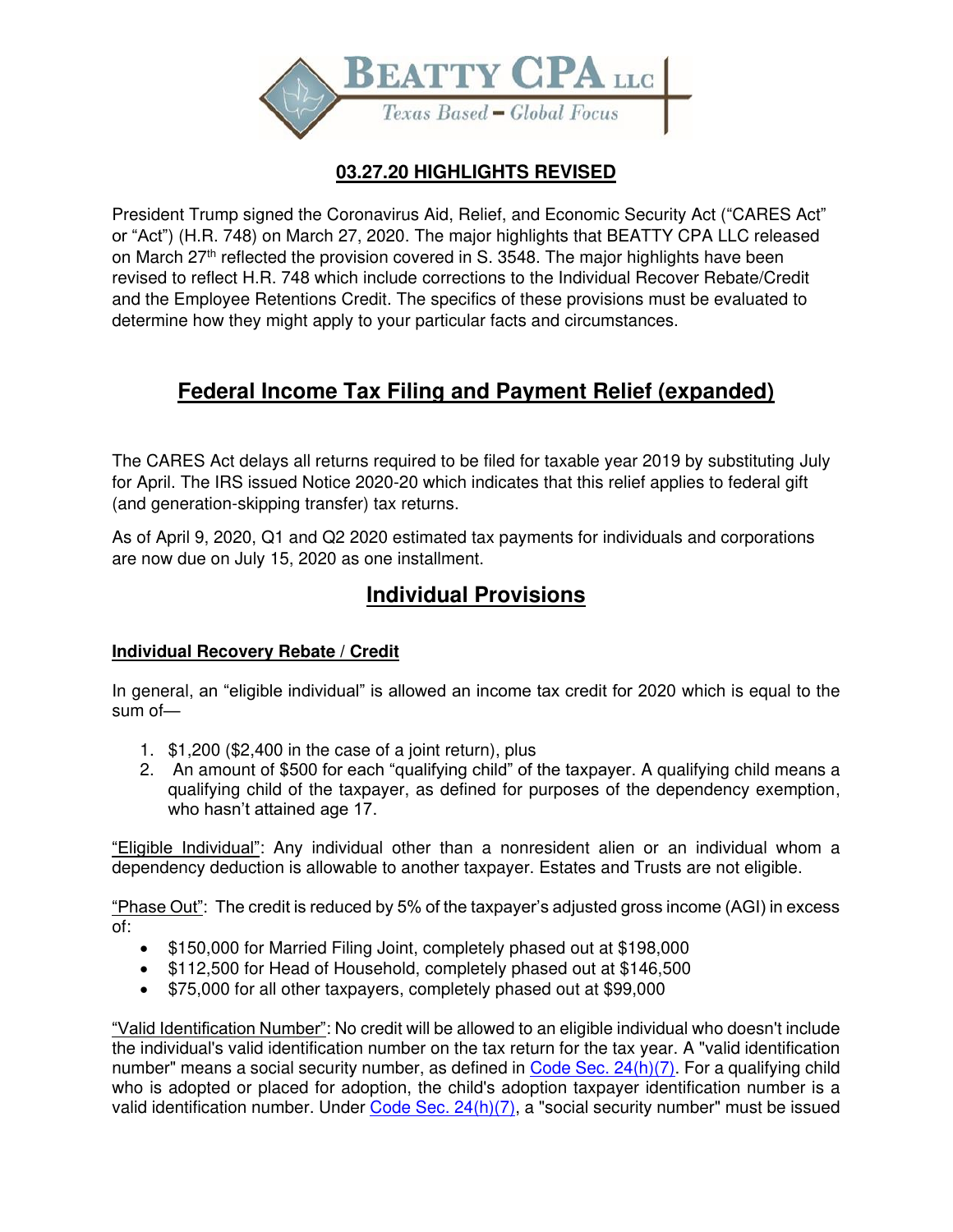by the Social Security Administration to a U.S. citizen or to an alien who is eligible to be employed in the U.S. Also, the number must have been issued by the due date of the return.

#### Other Highlights:

- The credit is based on 2019 tax return filings. If 2019 return not filed, the IRS will determine the amount of the rebate based on 2018 tax return. If no 2018 return filed, the IRS will use information based on 2019 Form SSA-1099 / Form RRB-1099.
- IRS may make the rebate electronically if refunds from prior / current year direct deposited. No rebate made or allowed after December 31, 2020
- No later than 15 days after the date a payment was made, the Secretary will mail a notice to the taxpayer to their last known address. The notice shall indicate the method of payment, the amount, and an IRS contact to report any failure to receive payment.

#### **No 10% Additional Tax for Coronavirus-Related Retirement Plan Distributions**

Under the CARES Act, the §72(t) 10% additional tax does not apply to any coronavirus-related distribution, up to \$100,000. The distribution must be made between January 1, 2020 and December 31, 2020. Must be made from an eligible retirement plan, to a "qualified individual".

"Qualified Individual": Any individual that meets one of the following:

- 1. who is diagnosed with the virus SARS-CoV-2 or with coronavirus disease 2019 (COVID-19) by a test approved by the Centers for Disease Control and Prevention (CDC),
- 2. whose spouse or dependent is diagnosed with such virus or disease by such a test, or
- 3. who experiences adverse financial consequences as a result of being quarantined, being furloughed or laid off or having work hours reduced due to such virus or disease, being unable to work due to lack of child care due to such virus or disease, closing or reducing hours of a business owned or operated by the individual due to such virus or disease, or other factors as determined by the Secretary of the Treasury.

Any individual who receives a coronavirus-related distribution may, at any time during the 3-year period beginning on the day after the date on which such distribution was received, make one or more contributions in an aggregate amount not to exceed the amount of such distribution to an eligible retirement plan of which such individual is a beneficiary and to which a rollover contribution of such distribution could be made.

The coronavirus-related distribution will be included in gross income ratably over a three-year period beginning in the tax year of the distribution, unless the taxpayer elects not to.

#### **RMD Requirement Waived for 2020**

In general, owners of a retirement plan or IRA are required to take "required minimum distributions" (RMDs) annually once the taxpayer reached age 72. Under the CARES Act, the RMD requirements do not apply for the calendar year 2020 for: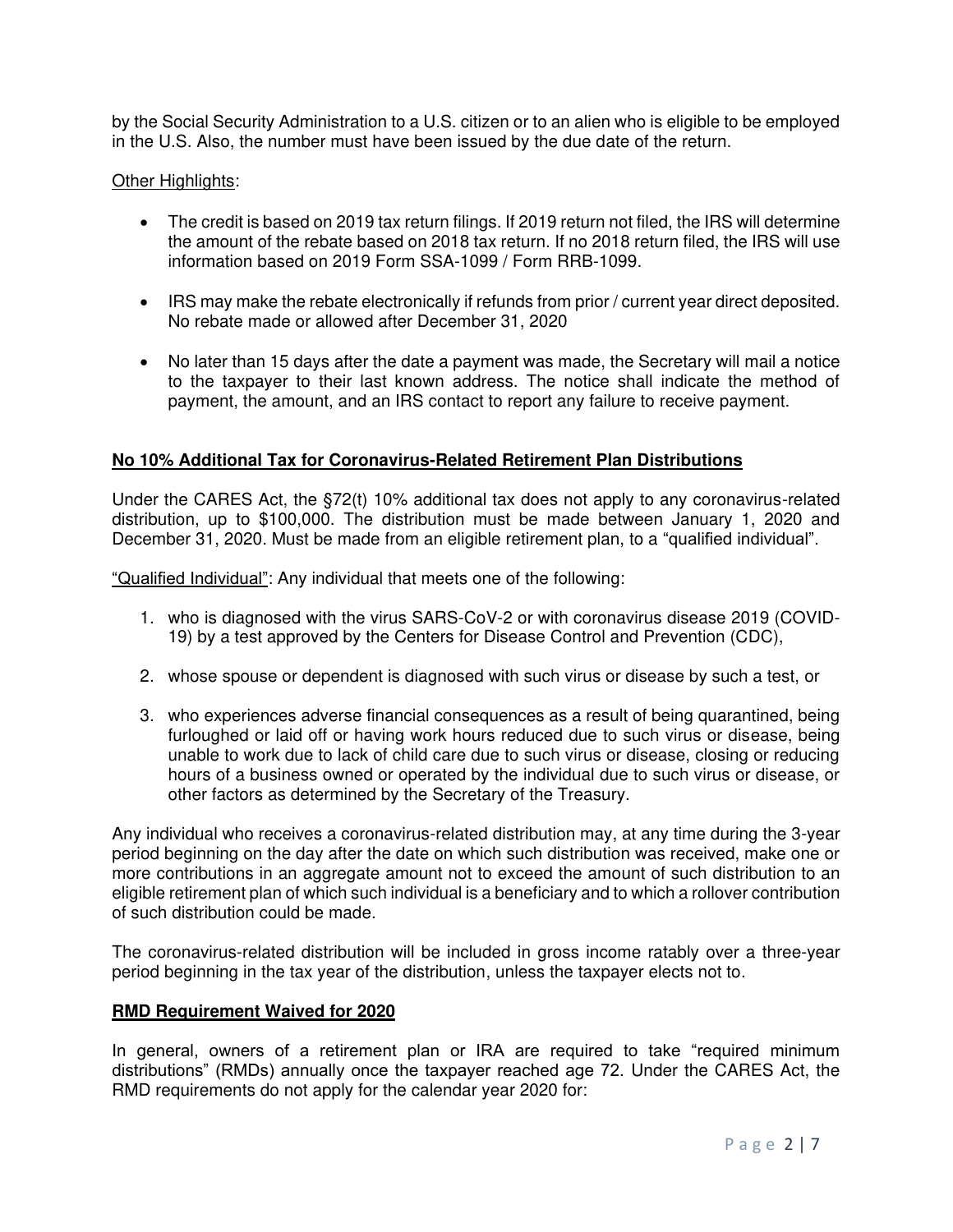- Defined Contribution Plans under §403 (a) and (b), and §457(b)
- Individual Retirement Plans

## **\$300 Above-The-Line Charitable Deduction**

The CARES Act adds a deduction to the calculation of gross income, beginning with the 2020 tax year, for the amount of "qualified charitable contributions" (not to exceed \$300) for any individual who does not itemize deductions. "Qualified Charitable Contributions' must meet the following requirements:

- Made in cash
- Must be allowable under §170
- Made to a qualifying charitable organization
- Cannot be made to a Donor-Advised Fund

#### **Modification of Limits on Individual Cash Charitable Contributions During 2020**

Individuals are allowed a deduction for cash contributions to certain charitable organizations (such as churches, educational organizations, hospitals, and medical research organizations) up to 60% of their adjusted gross income (AGI). If the amount of an individual's cash contributions to these charities for the year exceeds 60% of the individual's AGI, then the excess is carried forward and is treated as a deductible charitable contribution in each of the five succeeding tax years.

Under the CARES Act, for the 2020 tax year only, the 60% of AGI limit does not apply. Qualifying contributions are allowed up to the taxpayer's AGI.

- Contributions must be paid in cash during the calendar year 2020
- Contributions to Donor-Advised Funds do not qualify.

#### **Tax-excluded Education Payments by an Employer Temporarily Include Student Loan Repayments**

Under present law, payments up to \$5,250 per year for educational assistance programs paid for an employee are not included in gross income of the employee. This does not presently include student loan repayments.

The CARES Act, for the 2010 calendar year, includes student loan repayments in the definition of educational assistance. The \$5,250 annual limit still applies.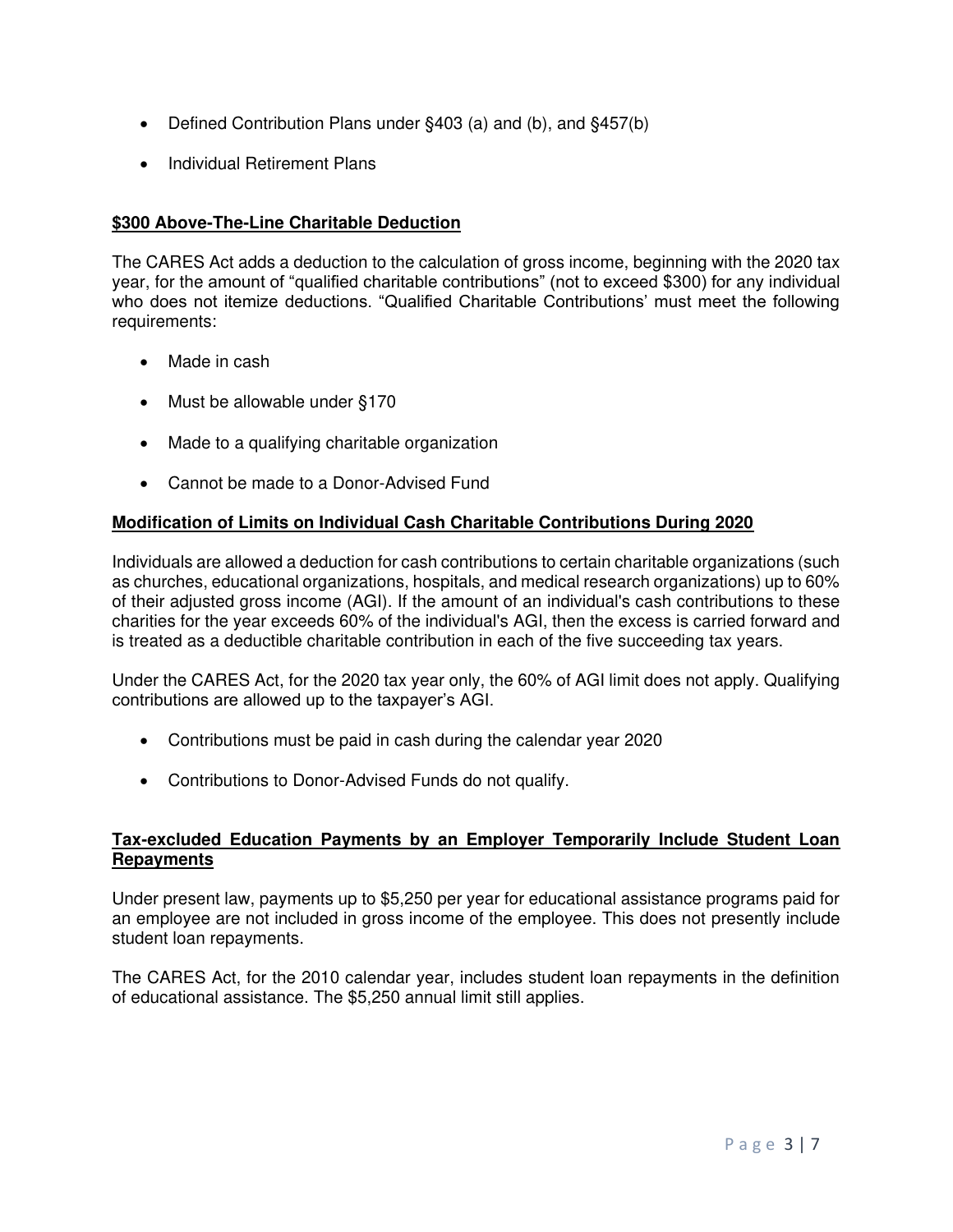### **Modification of Limits on Losses of Noncorporate Taxpayers**

Under present law, the deduction of excess business losses by noncorporate taxpayers for tax years beginning after Dec. 31, 2017 and ending before Jan. 1, 2026 is disallowed. Generally, an "excess business loss" is the excess of the (1) taxpayer's aggregate trade or business deductions for the tax year over (2) the sum of the taxpayer's aggregate trade or business gross income or gain plus \$250,000 (as adjusted for inflation).The CARES Act temporarily modifies the loss limitation for noncorporate taxpayers so they can deduct excess business losses arising in 2018, 2019, and 2020.

## **Business Provisions**

### **Employee Retentions Credit**

The CARES Act provides for a refundable payroll tax credit for 50% of the wages paid by "eligible employers" to certain employees during the COVID-19 crisis. An "eligible employer" is as follows:

- Employers, including non-profits, whose operations have been fully or partially suspended as a result of a government order limiting commerce, travel, or group meetings, or
- Employers who have experienced:
	- a) For the first calendar quarter beginning after December 31, 2019, a greater than 50% reduction in quarterly receipts, measured on a year-over-year basis.
	- b) Once the gross receipts go above 80% of a comparable quarter in 2019, the credit is no longer available.

The credit is not available to employers receiving Paycheck Protection Plan loans under §1102 of this Act.

For employers who had an average number of full-time employees in 2019 of 100 or fewer, all employee wages are eligible, regardless of whether the employee is furloughed. For employers who had a larger average number of full-time employees in 2019, only the wages of employees who are furloughed or face reduced hours as a result of their employers' closure or reduced gross receipts are eligible for the credit.

- "Wages" includes health benefits and is capped at the first \$10,000 in wages paid by the employer to an eligible employee.
- Wages do not include amounts taken into account for purposes of the payroll credits, for required paid sick leave or required paid family leave in the Families First Coronavirus Act, nor for wages taken into account for the employer credit for paid family and medical leave.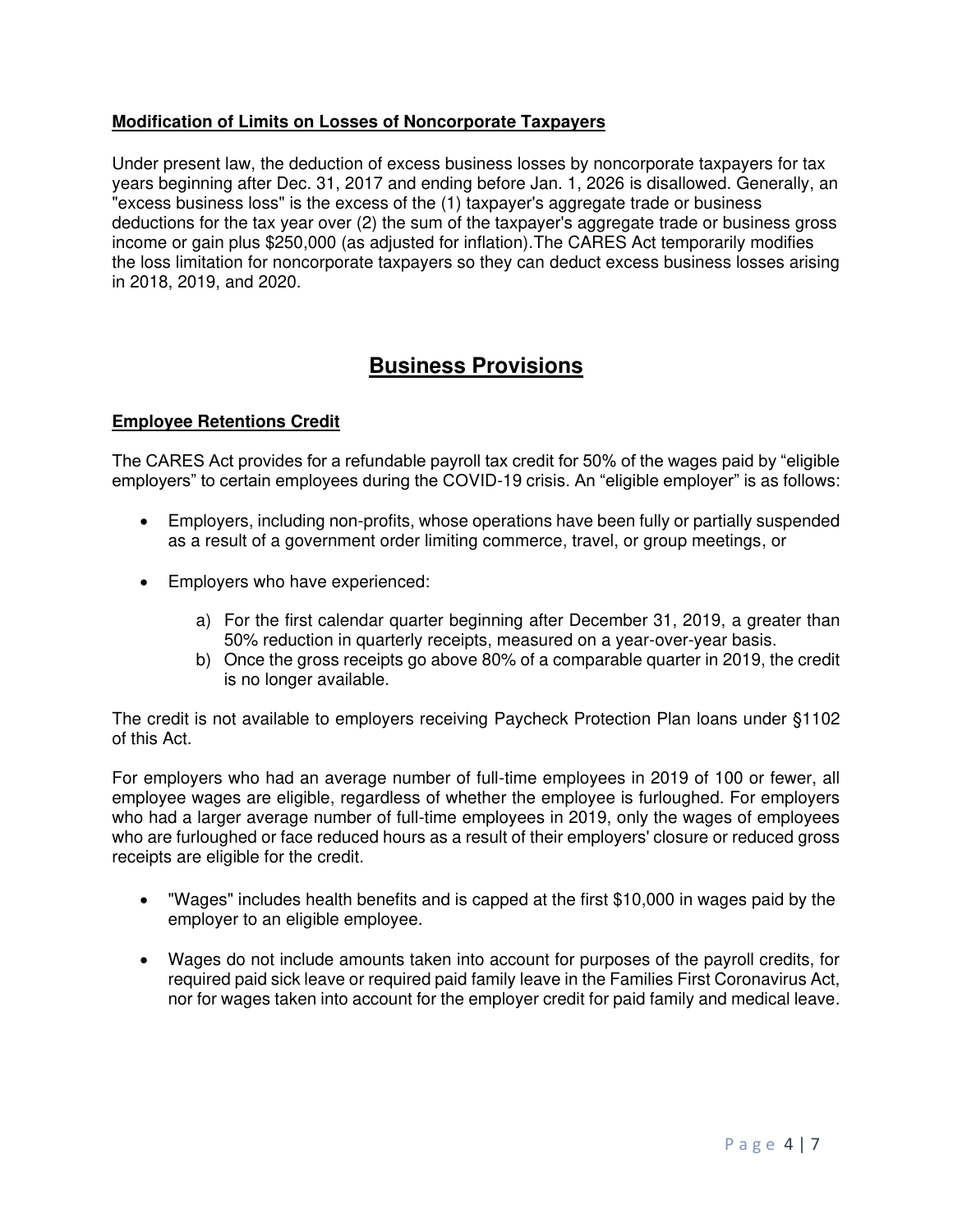### **Delay of Payment of Employer Payroll Taxes**

The CARES Act allows employers to defer the payment of certain payroll taxes through the end of 2020. The provision allows for the payment for "applicable employment taxes" for the "payroll tax deferral period" to be deferred until the "applicable date".

"Applicable employment taxes": Includes the Old-Age, Survivors, and Disability Insurance (Social Security) tax under §3111(a). It does not include the Hospital Insurance (Medicare) tax under §3111(b). This applies to self-employed persons as well.

"Payroll Tax Deferral Period": This is the period on the date of enactment and ending before January 1, 2021.

"Applicable Date": 50% of the "applicable employment taxes" are due by December 31, 2021, and the balance is due by December 31, 2022.

This deferral of employment taxes does not apply to taxpayers which have had indebtedness forgiven with respect to a loan under Small Business Act §7(a)36, or §1102 or §1109 of this Act.

#### **Temporary Repeal of Taxable Income Limitation for Net Operating Losses (NOL) and Modification of NOL Carrybacks**

Under present law as modified by the TCJA of 2017, the current NOL deduction is equal to the lesser of 1) the aggregate of NOL carryovers and carrybacks to the current year, or 2) 80% of taxable income before the NOL. In addition, any NOL (with certain exceptions) cannot be carried back to prior tax years.

Under the CARES Act, the 80% taxable income limitation is temporarily suspended, allowing for the NOL to fully offset income. This rule applies to tax years beginning after December 31, 2017, and to tax years beginning on or before December 31,2017 to which NOLs arising in tax years beginning after December 31, 2017 are carried.

In addition, the Act provides that NOLs arising in a tax year beginning after December 31, 2018 and before January 1, 2021 can be carried back to each of the five tax years preceding the tax year of loss.

#### **Corporate Minimum Tax Credit (MTC) Accelerated**

Corporations (for which the alternative minimum tax was repealed for tax years after 2017) may claim outstanding MTCs (subject to limits) for tax years before 2021, at which time any remaining MTC may be claimed as fully refundable. Thus, the MTC is refundable for any tax year beginning in 2018, 2019, 2020, or 2021, in an amount equal to 50% (100% for tax years beginning in 2021) of the excess MTC for the tax year, over the amount of the credit allowable for the year against regular tax liability.

The CARES Act changes ''2018, 2019, 2020, or 2021'' (above) to ''2018 or 2019," and changes "(100% for tax years beginning in 2021)" to "(100% for tax years beginning in 2019)". The Act also provides for an election to take the entire refundable credit in 2018.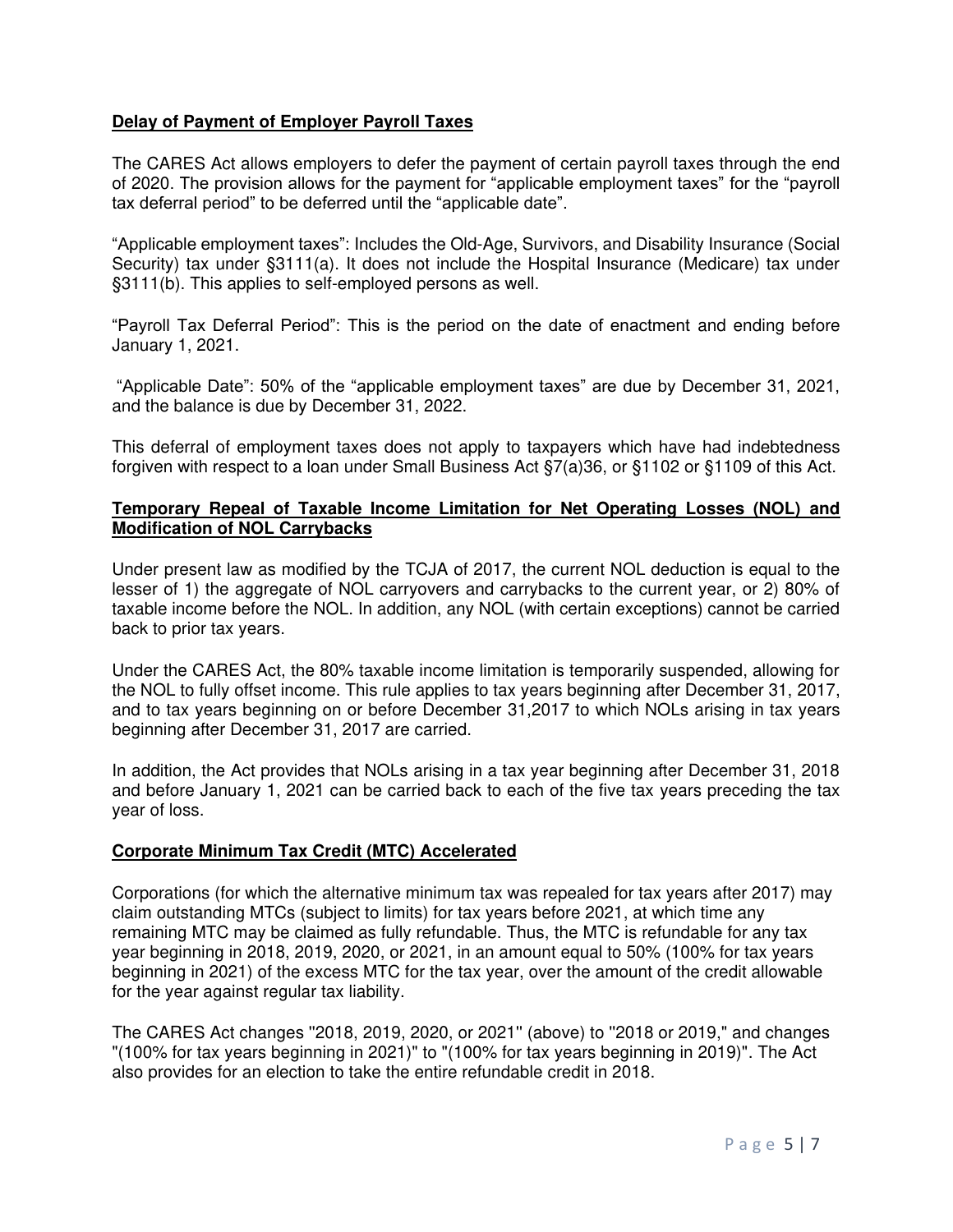## **Deductibility of Interest Expense Temporarily Increased**

The Tax Cuts and Jobs Act of 2017 ("TCJA") generally limited the amount of business interest allowed as a deduction to 30% of adjusted taxable income.

The CARES Act temporarily and retroactively increases the limitation on the deductibility of interest expense from 30% to 50% for tax years beginning in 2019 and 2020.

Under a special rule for partnerships, the increase in the limitation will not apply to partners in partnerships for 2019 (it applies only in 2020). For partners that don't elect out, any excess business interest of the partnership for any tax year beginning in 2019 that is allocated to the partner will be treated as follows:

- 50% of the excess business interest will be treated as paid or accrued by the partner in the partner's first tax year beginning in 2020 and isn't subject to any limits in 2020.
- 50% of the excess business interest will be subject to the limitations of paragraph 163(j)(4)(B)(ii) (relating to the usual treatment of excess business interest allocated to partners) in the same manner as any other excess business interest that is so allocated. In other words, it will remain suspended until the partnership allocates excess taxable income or excess interest income to the partner.

Taxpayers may elect out of the increase, for any tax year, in the time and manner IRS prescribes. Once made, the election can be revoked only with IRS consent. For partnerships, the election must be made by the partnership and can be made only for tax years beginning in 2020. In addition, taxpayers can elect to calculate the interest limitation for their tax year beginning in 2020 using the adjusted taxable income for their last tax year beginning in 2019 as the relevant base. For partnerships, this election must be made by the partnership. If an election is made to calculate the interest limitation using 2019 adjusted taxable income for a tax year that is a short tax year, the adjusted taxable income for the taxpayer's last tax year beginning in 2019 which is substituted under the election will be equal to the amount which bears the same ratio to such adjusted taxable income as the number of months in the short taxable year bears to 12.

#### **Bonus Depreciation Technical Correction for Qualified Improvement Property**

The Tax Cuts and Jobs Act of 2017 ("TCJA") allows for a 100% additional first year depreciation deduction (100% Bonus Depreciation) for certain qualified property. The TCJA eliminated preexisting definitions for (1) qualified leasehold improvement property, (2) qualified restaurant property, and (3) qualified retail improvement property. It replaced those definitions with one category called qualified improvement property ("QI Property"). A general 15-year recovery period was intended to have been provided for QI Property. However, that specific recovery period failed to be reflected in the statutory text of the TCJA. Thus, under the TCJA, QI Property falls into the 39-year recovery period for nonresidential rental property. That makes the QI Property category ineligible for 100% Bonus Depreciation.

The CARES Act provides a technical correction to the TCJA, and specifically designates QI Property as 15-year property for depreciation purposes. This makes QI Property a category eligible for 100% Bonus Depreciation. QI property also is specifically assigned a 20-year class life for the Alternative Depreciation System.